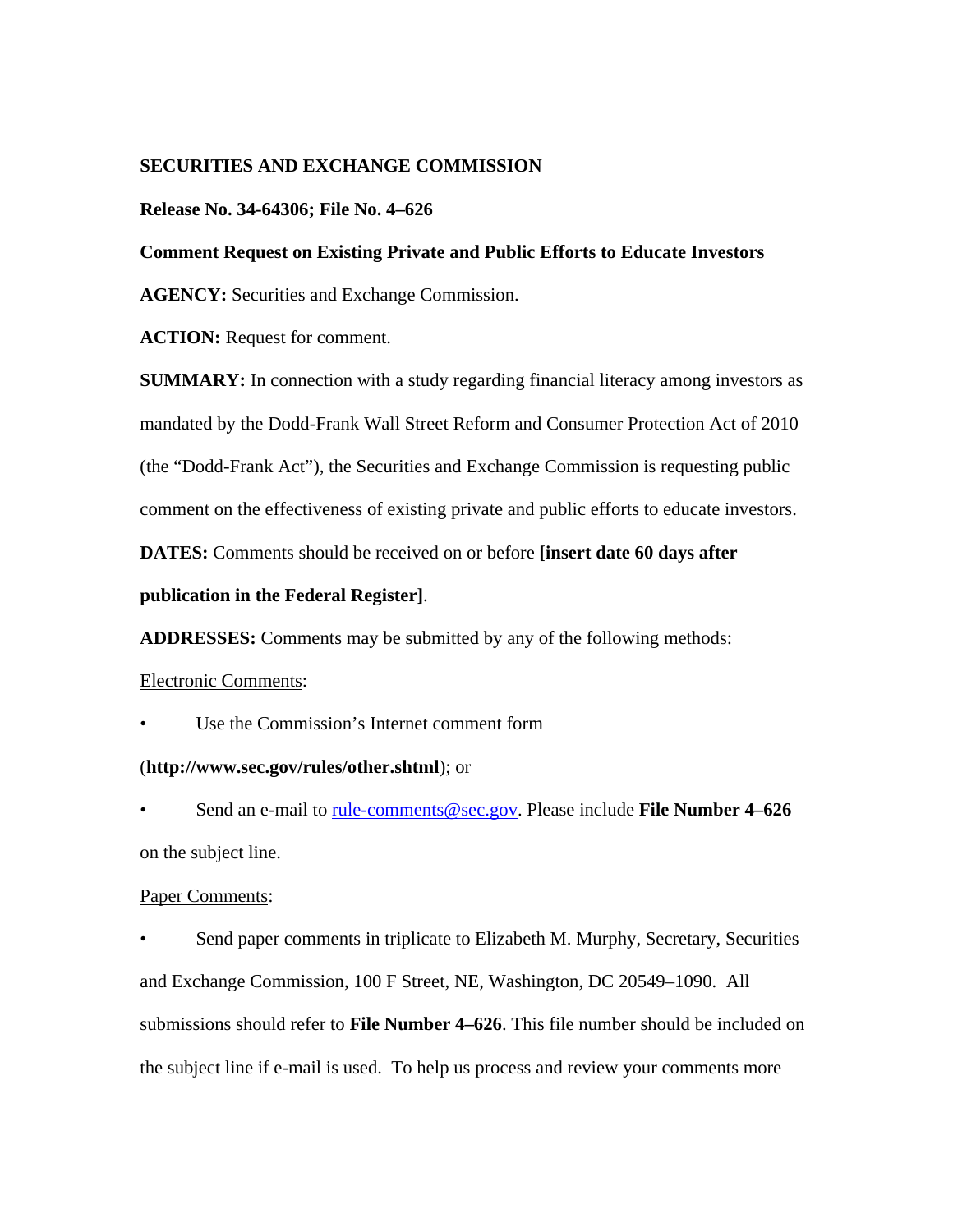efficiently, please use only one method. The Commission will post all comments on the Commission's Internet website (http://www.sec.gov). Comments are also available for website viewing and printing in the Commission's Public Reference Room, 100 F Street, NE, Washington, DC 20549, on official business days between the hours of 10 a.m. and 3 p.m. All comments received will be posted without change; we do not edit personal identifying information from submissions. You should submit only information that you wish to make available publicly.

**FOR FURTHER INFORMATION CONTACT:** Owen Donley, Chief Counsel; or Lori J. Schock, Director, Office of Investor Education and Advocacy, at (202) 551–6500, Securities and Exchange Commission, 100 F Street, NE, Washington, DC 20549–2551. **DISCUSSION:** 

Section 917 of the Dodd-Frank Act requires the Commission to conduct a study of financial literacy among investors and submit a report on the study to the Senate Committee on Banking, Housing, and Urban Affairs and the House of Representatives Committee on Financial Services no later than two years after enactment of the Dodd-Frank Act, that is, by July 21, 2012.

The study mandated by Section 917 includes a number of specific components, including that the study identify: the existing level of financial literacy among retail investors; methods to improve the timing, content, and format of disclosures to investors with respect to financial intermediaries, investment products, and investment services; and methods to increase the transparency of expenses and conflicts of interest in transactions involving investment services and products. In addition, Section  $917(a)(5)$ requires the study to identify "the most effective existing private and public efforts to

2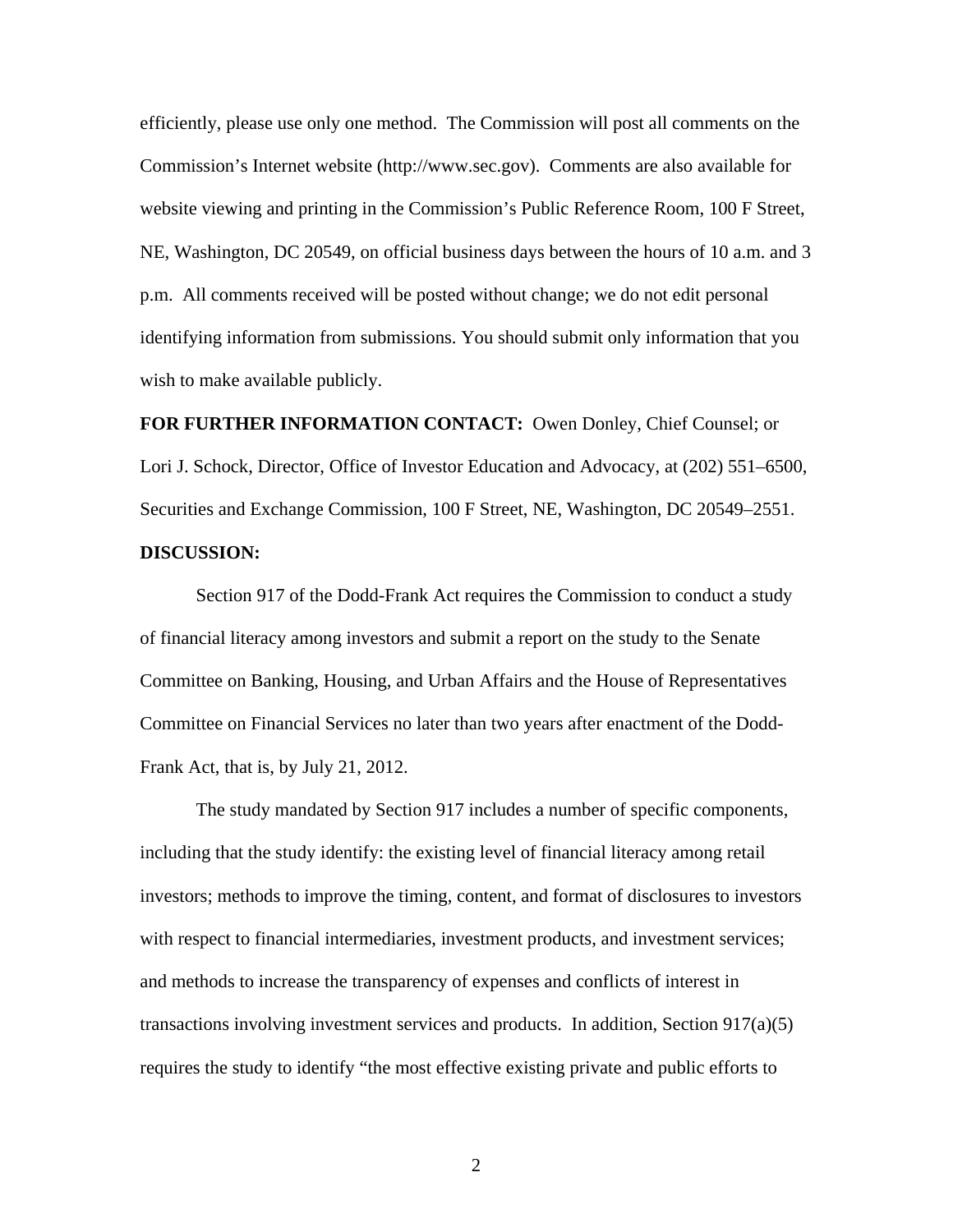educate investors." The Office of Investor Education and Advocacy ("OIEA") is currently reviewing existing private and public investor education efforts of which it is aware. The Commission is soliciting public comment to help ensure that the study includes all relevant programs, as well as to better understand the details and effectiveness of these programs.

All interested parties, including those organizing or operating investor education programs and program attendees and participants, are invited to submit their views on one or more of the following questions:

- (1) Have you attended, or does your organization operate, organize, sponsor, promote, or host, any investor education programs? Please describe the program, including its duration, target audience, and any measurable goals and objectives aimed at changing investor behavior. What specific topics are covered in its curriculum?
- (2) What do you consider the most important characteristics of an effective investor education program?
- (3) What programs do you view as most effective?
- (4) Has your organization or an independent third party evaluated any of your organization's programs? If yes, please describe the findings of the evaluation, including any statistical evidence of how your program effectively changed one or more investor behaviors among participants.
- (5) Are any of your organization's programs national in scope? If not, could any of these programs be replicated or expanded to reach a national audience?